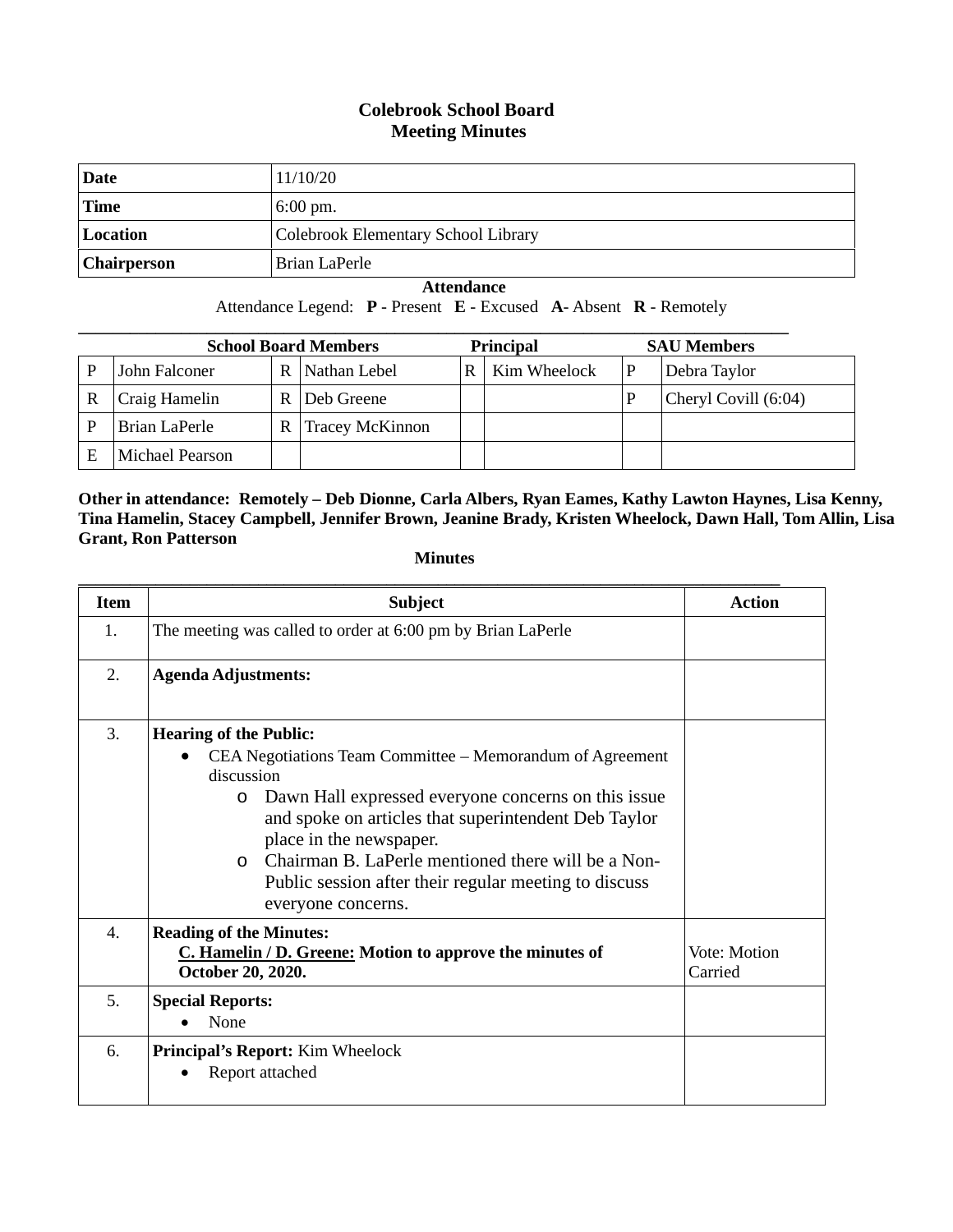| 7.  | Superintendent's Report: Debra Taylor                                                                                                        |                         |
|-----|----------------------------------------------------------------------------------------------------------------------------------------------|-------------------------|
|     | School closed the end of October due to Covid-19 pandemic.                                                                                   |                         |
|     | Will be holding a 3 <sup>rd</sup> parent forum on Covid-19 and received good<br>feedback from parents on remote learning.                    |                         |
|     | Chromebooks can be picked up on Nov. 10, 2020.                                                                                               |                         |
|     | D. Taylor read a letter from Ron Patterson starting he will not be                                                                           |                         |
|     | retiring and will stay on for the 2020-2021 school year.                                                                                     |                         |
| 8.  | Business Administrator's: Cheryl Covill                                                                                                      |                         |
|     | Received money from the State of Supplemental Public School<br>Response Act - Colebrook \$49,000 and Columbia \$11,800.                      |                         |
|     | Columbia has transferred their share to Colebrook to offset their<br>$\bullet$<br>Covid expense.                                             |                         |
|     | The money has to be spent by December 30 <sup>th</sup> .                                                                                     |                         |
|     | Justin Falconer worked with a company and got $150 - 160$<br>Chromebooks. Great job                                                          |                         |
|     | Flooring – music site should be all completed by the end of the<br>week on 11/13.                                                            |                         |
|     | C. Covill mentioned they will be removing the tables in the cafeteria<br>and going to student desk.                                          |                         |
|     | Serving up to 56 meals per day through the meal program.                                                                                     |                         |
| 9.  | NH School Board Association Business: John Falconer                                                                                          |                         |
|     | Keep checking emails<br>Delegate assembly is the $3rd$ week in January.                                                                      |                         |
| 10. | Co-Curricular Committee Report: Brian LaPerle                                                                                                |                         |
|     | None                                                                                                                                         |                         |
| 11. | <b>Building Committee: Craig Hamelin</b><br>None                                                                                             |                         |
|     |                                                                                                                                              |                         |
| 12. | <b>Policy Committee Report: Deb Greene</b>                                                                                                   |                         |
|     | Policy GCG Part-Time and Substitute Professional Staff                                                                                       |                         |
|     | Policy IHBH Extended Learning Opportunities (NEK Choice -                                                                                    |                         |
|     | Virtual Learning)<br>J. Falconer / B. LaPerle: motion to adopt the above policies as they<br>set on the table.                               | Vote: Motion<br>Carried |
| 13. | <b>Negotiations Committee Report: John Falconer</b>                                                                                          |                         |
|     | Will speak on during non-public session                                                                                                      |                         |
| 14. | <b>Curriculum Committee Report: Deb Greene</b><br>None                                                                                       |                         |
| 15. | <b>Technology Committee Report: Nathan Lebel</b>                                                                                             |                         |
|     | None                                                                                                                                         |                         |
| 16. | <b>Connecticut River Collaborative Committee Report: Brian LaPerle</b>                                                                       |                         |
|     | Since last meeting there has been a lot of work being done.<br>٠                                                                             |                         |
|     | Within the packet a draft document from the Connecticut River<br>$\bullet$<br>Collaborative Committee and B. LaPerle asked the board members |                         |
|     | to review it and bring back their thoughts for the next meeting.<br>Met with Dan Hebert to review the report from the Canaan model<br>٠      |                         |
|     | and Phase II option for the CES building.                                                                                                    |                         |
|     | Group working on a draft for Articles of Agreement, hopefully the<br>$\bullet$                                                               |                         |
|     | 1 <sup>st</sup> of December.<br>Sub group are working on a few different items.                                                              |                         |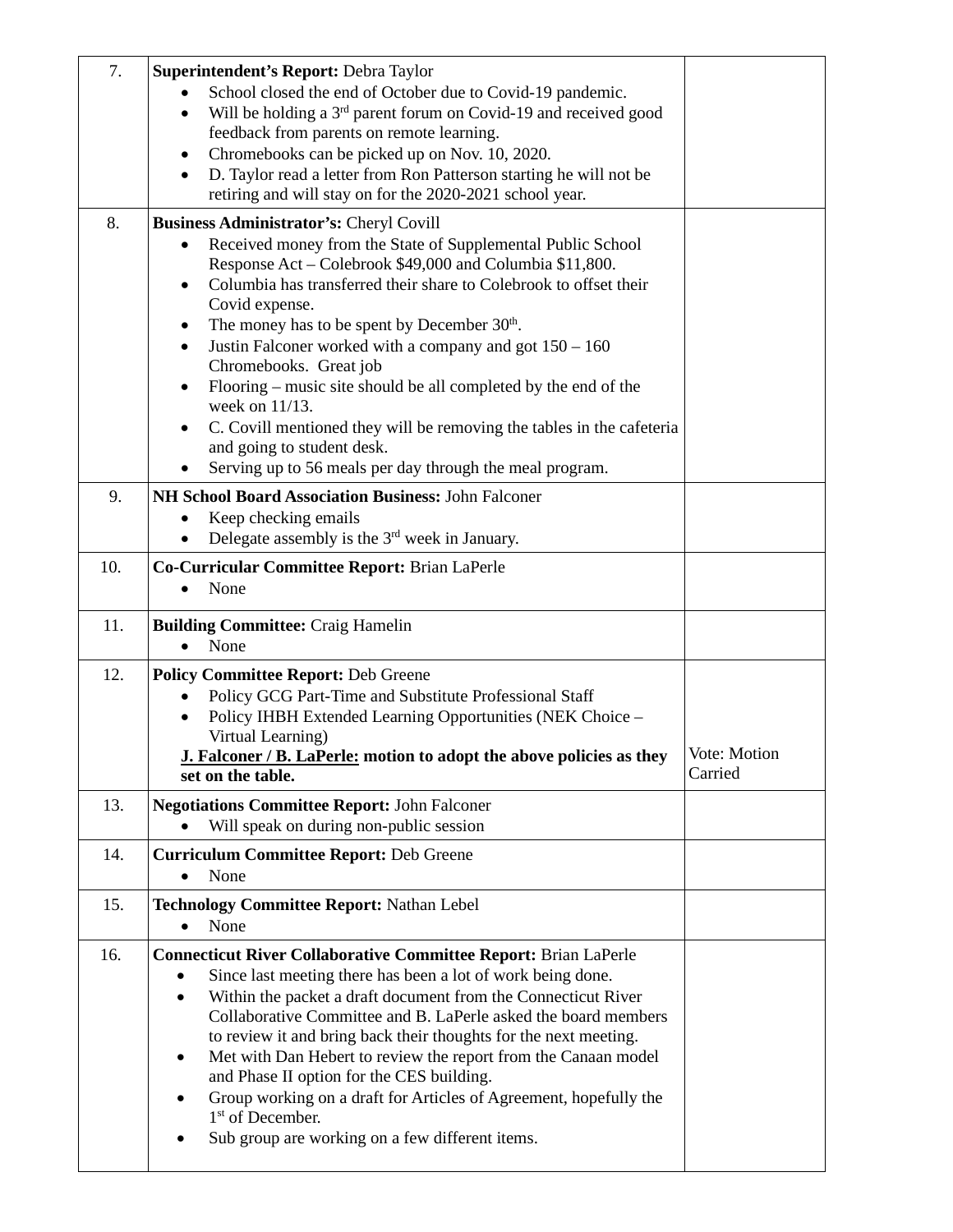| 17. | <b>Unfinished Business:</b>                                                                                                   |                         |
|-----|-------------------------------------------------------------------------------------------------------------------------------|-------------------------|
|     | Discussion on Budget 2021-2020<br>C. Covill will have for the next meeting<br>$\circ$                                         |                         |
| 18. | <b>New Business:</b>                                                                                                          |                         |
|     | RFP – School Reports<br>$\bullet$                                                                                             |                         |
|     | Received 2 bids<br>$\circ$                                                                                                    |                         |
|     | Smith & Town Printers $-110$ pages - \$1,554.30<br>Liebl Printers $-110$ pages - \$1,501.92                                   |                         |
|     | J. Falconer / D. Greene: motion to accept the bid from Liebl                                                                  | Vote: Motion            |
|     | printing for printing the school reports.                                                                                     | Carried                 |
| 19. | <b>Other Business:</b>                                                                                                        |                         |
|     | Jeanine Brady mentioned if there was any way to help the students<br>$\bullet$                                                |                         |
|     | that have limited access for remote learning.<br>C. Covill mentioned received school tax rate $-11.07$ cents per<br>$\bullet$ |                         |
|     | thousand, down 51%                                                                                                            |                         |
| 20. | <b>Information:</b>                                                                                                           |                         |
|     | None                                                                                                                          |                         |
| 21. | <b>Non-Public Session:</b>                                                                                                    |                         |
|     | See below<br>$\bullet$                                                                                                        |                         |
| 22. | <b>Meetings:</b>                                                                                                              |                         |
|     | SAU #7 Board Meeting: Thursday, November 12, 2020 @ 6:00 pm<br>@ CA&CES cafeteria                                             |                         |
|     | Colebrook School Board Meeting: Tuesday, November 17, 2020 @<br>٠                                                             |                         |
|     | 6:00 p.m.                                                                                                                     |                         |
| 23. | Adjournment:                                                                                                                  |                         |
|     | General Colebrook School Board meeting ended @ 6:44 p.m.                                                                      | Vote: Motion            |
|     | J. Falconer / N. Lebel: motion to enter Non-Public Session in<br>accordance with RSA 91-A:3, $II(a)$ @ 6:47 p.m.              | Carried                 |
|     |                                                                                                                               |                         |
|     | Roll Call: J. Falconer - Yes; C. Hamelin - Yes; D. Greene - Yes; T.                                                           |                         |
|     | McKinnon - Yes; N. Lebel - Yes; B. LaPerle - Yes                                                                              |                         |
|     | Others invited to attend: D. Taylor<br>O<br>Board discussed CEA response to MOA discussions.<br>$\circ$                       |                         |
|     |                                                                                                                               |                         |
|     | J. Falconer / D. Greene: motion to exit Non-Public Session @ 7:38                                                             | Vote: Motion            |
|     | p.m.<br>Roll Call: J. Falconer - Yes; C. Hamlin - Yes; D. Greene - Yes; T.                                                    | Carried                 |
|     | McKinnon - Yes; N. Lebel - Yes; B. LaPerle - Yes                                                                              |                         |
|     | <b>J. Falconer / C. Hamelin:</b> motion to adjourn the meeting $@ 7:39$<br>p.m.                                               | Vote: Motion<br>Carried |

Respectfully Submitted Dorothy Uran Recording Clerk

**Adopted 11/17/2020**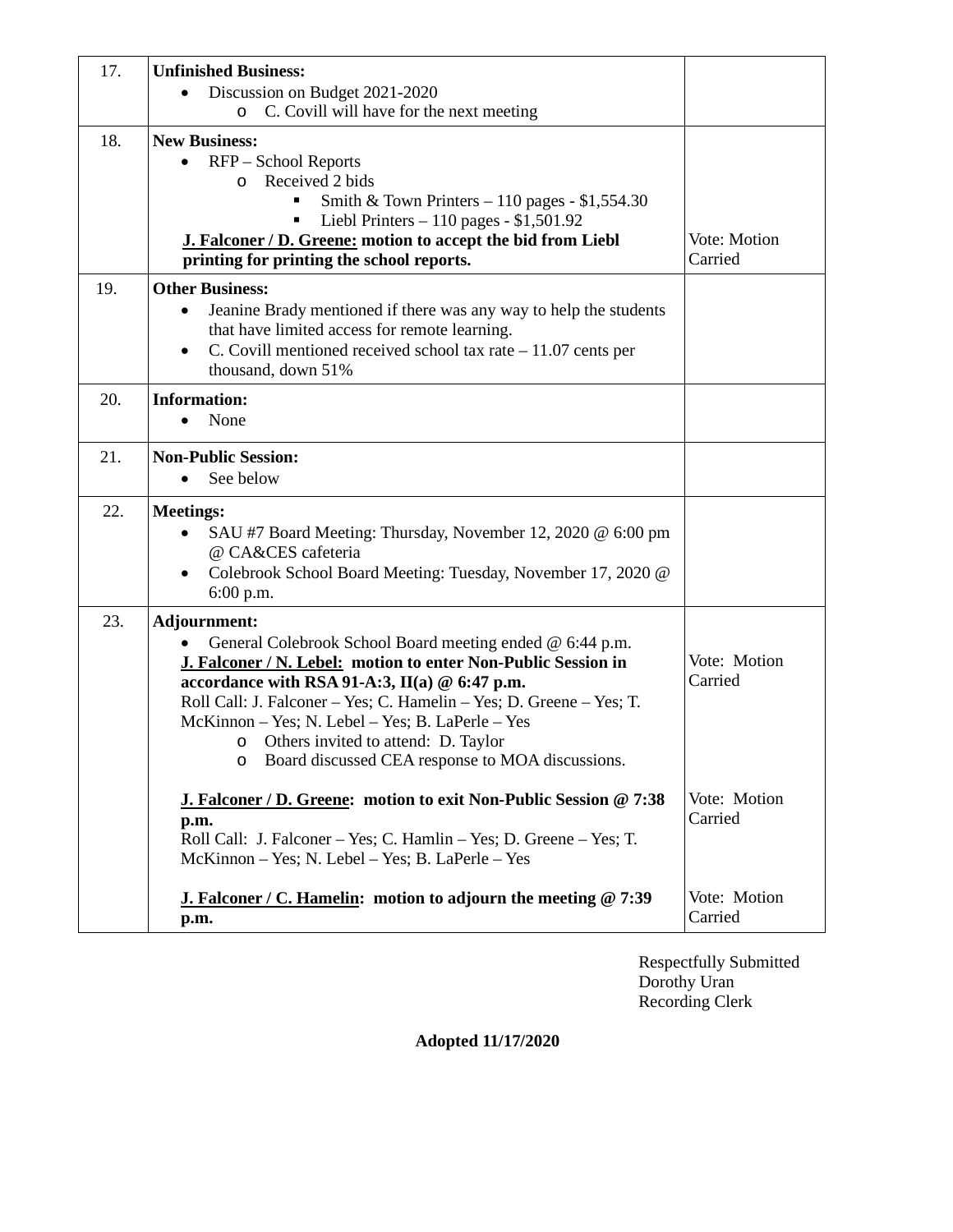I am addressing the School Board on behalf of the entire CEA membership

What we have been seeking from the beginning of this process is assurance, in writing, that the changes in our working conditions due to the pandemic will not set any precedent and that we have some voice over how extreme these changes might end up becoming. So far, we have done everything that has been asked of us to meet the many challenges caused by the pandemic even when it resulted in changes to our normal practices or was not in line with the terms of our Collective Bargaining Agreement.

We remain committed to providing quality instruction to our students, but I can tell you that the stress of the last few months has brought some of us to a breaking point. The frustration with the conditions we are working with has brought some of us to tears on more than one occasion and we feel that we are not being heard or respected.

The recent MOA negotiations did not go well at all. Nearly all our concerns were met with indifference and dismissed, as is evident by all the strike-outs and the weakening of protective language that was offered in the board's responses.

The waiver and release document regarding enhanced compensation was the last straw leading to our dropping any further attempts to negotiate an agreement. We were shocked at the degrading tone of this document. In reading it, the message we heard is "give up all the protections of your Collective Bargaining Agreement and we might give you a little extra money if we feel like it". Just to be absolutely clear, this has never been about money. It is about protecting working conditions, especially those afforded to us by the Collective Bargaining Agreement we already have.

Frankly, it was further disconcerting to see glowing comments made by Dr. Taylor about our staff quoted in the News & Sentinel on October 30<sup>th</sup> and November  $4<sup>*</sup>$  because they are so inconsistent with the resistance we have been met with in our attempts at protecting the legally agreed upon terms and conditions of our employment. Some of the public statements made by Dr. Taylor include being "so proud of our extraordinary staff" and that "we have just been incredible". "We have such a great team. All of our teachers are working very hard to support our children and their learning during this remote time".

Actions speak louder than words.

We all wish that this crisis ends someday soon and life can return to normal for all of us. But in the meantime, if the Board truly values us and the work we do in the way that has been publicly stated, we hope that your actions begin to show that through your willingness to actively involve yourself in working with us in a manner that reflects that regard.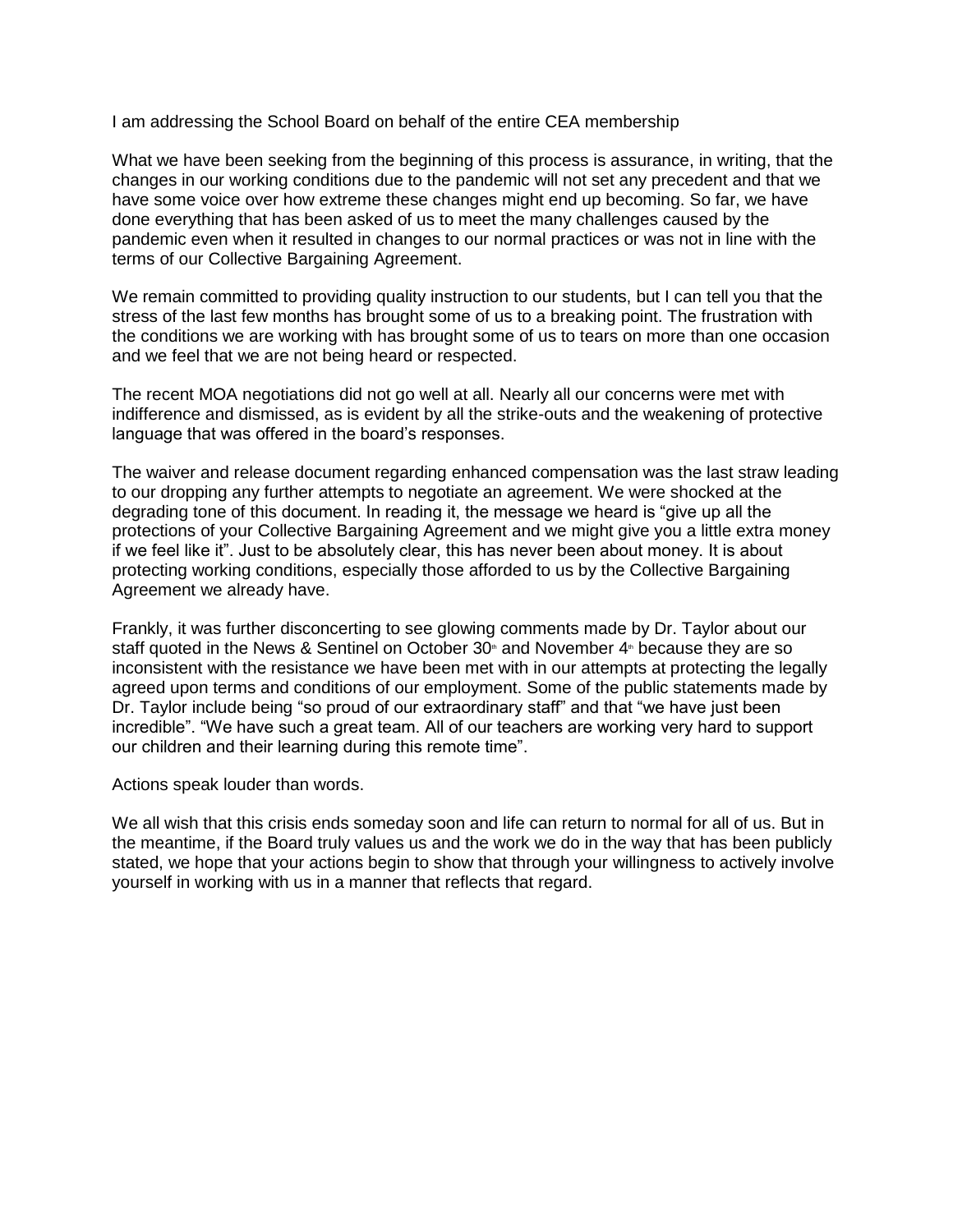# Colebrook Academy & Elementary School

Principal's Report

Kim Wheelock

Board Meeting, November 10, 2020

# **Principal Activities**

- SEL Meeting
- Admin Team meeting
- Meeting with IT
- Meeting with Superintendent
- Sub (English/nurse and duty coverages)
- School walk-throughs
- Investigations
- Budget meeting
- Interim State Testing
- Budget work
- Remote Learning
- Parent calls
- IEP Meetings
- Staff Meetings
- Playoff game in Gorham
- Safety Meeting
- Zoom Meetings with teacher classes
- Gear up Meeting
- Grant Meeting

### **Academics**

- Students transitioned to remote learning; materials were picked up on Monday, Nov. 2nd
- Student Chromebooks for the elementary students should be in this week.

## **Extra Curricular**

- Boys won their playoff game against Gorham; due to Covid-19 we withdrew from tournament.
- Student Council sponsored the pumpkin decorating competition.